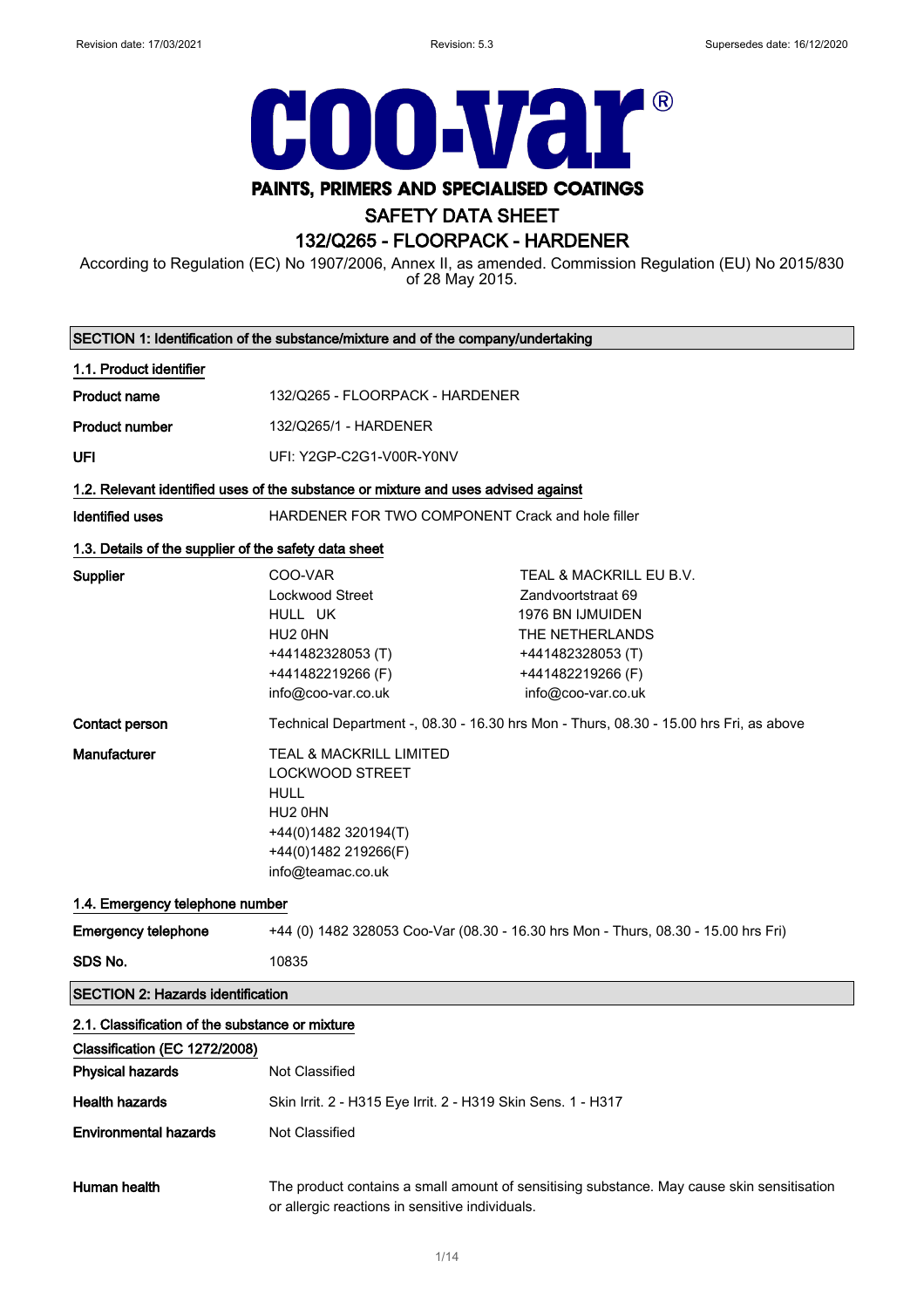Physicochemical When handled correctly, undamaged units represent no danger.

#### 2.2. Label elements

#### Hazard pictograms



#### 2.3. Other hazards

This substance is not classified as PBT or vPvB according to current EU criteria.

| <b>SECTION 3: Composition/information on ingredients</b> |                                                |  |
|----------------------------------------------------------|------------------------------------------------|--|
| 3.2. Mixtures                                            |                                                |  |
| Silica sand fine<br>$CAS$ number: $-$                    | 60-100%                                        |  |
| <b>Classification</b><br>Not Classified                  | Classification (67/548/EEC or 1999/45/EC)<br>- |  |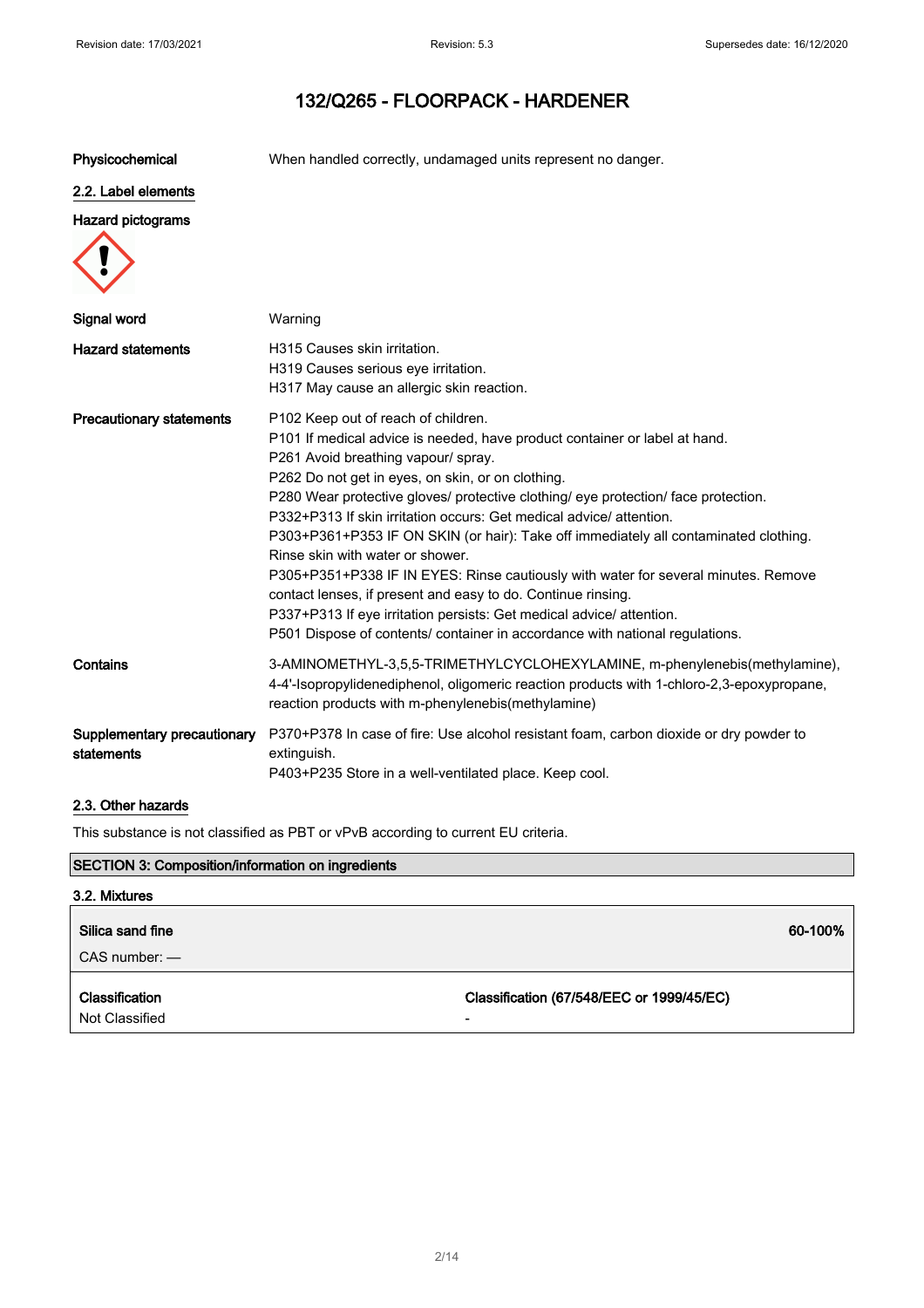| <b>Benzyl Alcohol</b>                                     |                        |                                                      | $1 - 5%$ |
|-----------------------------------------------------------|------------------------|------------------------------------------------------|----------|
| CAS number: 100-51-6                                      | EC number: 202-859-9   | REACH registration number: 01-<br>2119492630-38-XXXX |          |
| Classification                                            |                        |                                                      |          |
| Acute Tox. 4 - H302                                       |                        |                                                      |          |
| Acute Tox. 4 - H332                                       |                        |                                                      |          |
| Eye Irrit. 2 - H319                                       |                        |                                                      |          |
|                                                           |                        |                                                      |          |
| 3-AMINOMETHYL-3,5,5-TRIMETHYLCYCLOHEXYLAMINE              |                        |                                                      | $1 - 5%$ |
| CAS number: 2855-13-2                                     | EC number: 220-666-8   |                                                      |          |
| Classification                                            |                        | Classification (67/548/EEC or 1999/45/EC)            |          |
| Acute Tox. 4 - H302                                       |                        | C;R34 Xn;R21/22 R43 R52/53                           |          |
| <b>Acute Tox. 4 - H312</b>                                |                        |                                                      |          |
| Skin Corr. 1B - H314                                      |                        |                                                      |          |
| Eye Dam. 1 - H318                                         |                        |                                                      |          |
| Skin Sens. 1 - H317                                       |                        |                                                      |          |
| Aquatic Chronic 3 - H412                                  |                        |                                                      |          |
|                                                           |                        |                                                      |          |
| m-phenylenebis(methylamine)                               |                        |                                                      | $1 - 5%$ |
| CAS number: 1477-55-0                                     | EC number: 216-032-5   | REACH registration number: 01-                       |          |
|                                                           |                        | 2119480150-50                                        |          |
|                                                           |                        |                                                      |          |
| Classification                                            |                        |                                                      |          |
| Acute Tox. 4 - H302                                       |                        |                                                      |          |
| Acute Tox. 4 - H332<br>Skin Corr. 1B - H314               |                        |                                                      |          |
| Skin Sens. 1 - H317                                       |                        |                                                      |          |
| Aquatic Chronic 3 - H412                                  |                        |                                                      |          |
|                                                           |                        |                                                      |          |
| <b>SALICYLIC ACID</b>                                     |                        |                                                      | 1%       |
| CAS number: 69-72-7                                       | EC number: 200-712-3   | REACH registration number: 01-                       |          |
|                                                           |                        | 2119486984-17-XXXX                                   |          |
|                                                           |                        |                                                      |          |
| Classification                                            |                        | Classification (67/548/EEC or 1999/45/EC)            |          |
| Acute Tox. 4 - H302                                       | Xn;R22. Xi;R37/38,R41. |                                                      |          |
| Eye Dam. 1 - H318                                         |                        |                                                      |          |
| Repr. 2 - H361                                            |                        |                                                      |          |
|                                                           |                        |                                                      |          |
| 4-4'-Isopropylidenediphenol, oligomeric reaction products |                        |                                                      | 1%       |
| with 1-chloro-2,3-epoxypropane, reaction products with m- |                        |                                                      |          |
| phenylenebis(methylamine)                                 |                        |                                                      |          |
| CAS number: 113930-69-1                                   | EC number: 500-302-7   |                                                      |          |
| Classification                                            |                        |                                                      |          |
| Acute Tox. 4 - H302                                       |                        |                                                      |          |
| Skin Sens. 1 - H317                                       |                        |                                                      |          |
| Aquatic Chronic 2 - H411                                  |                        |                                                      |          |
|                                                           |                        |                                                      |          |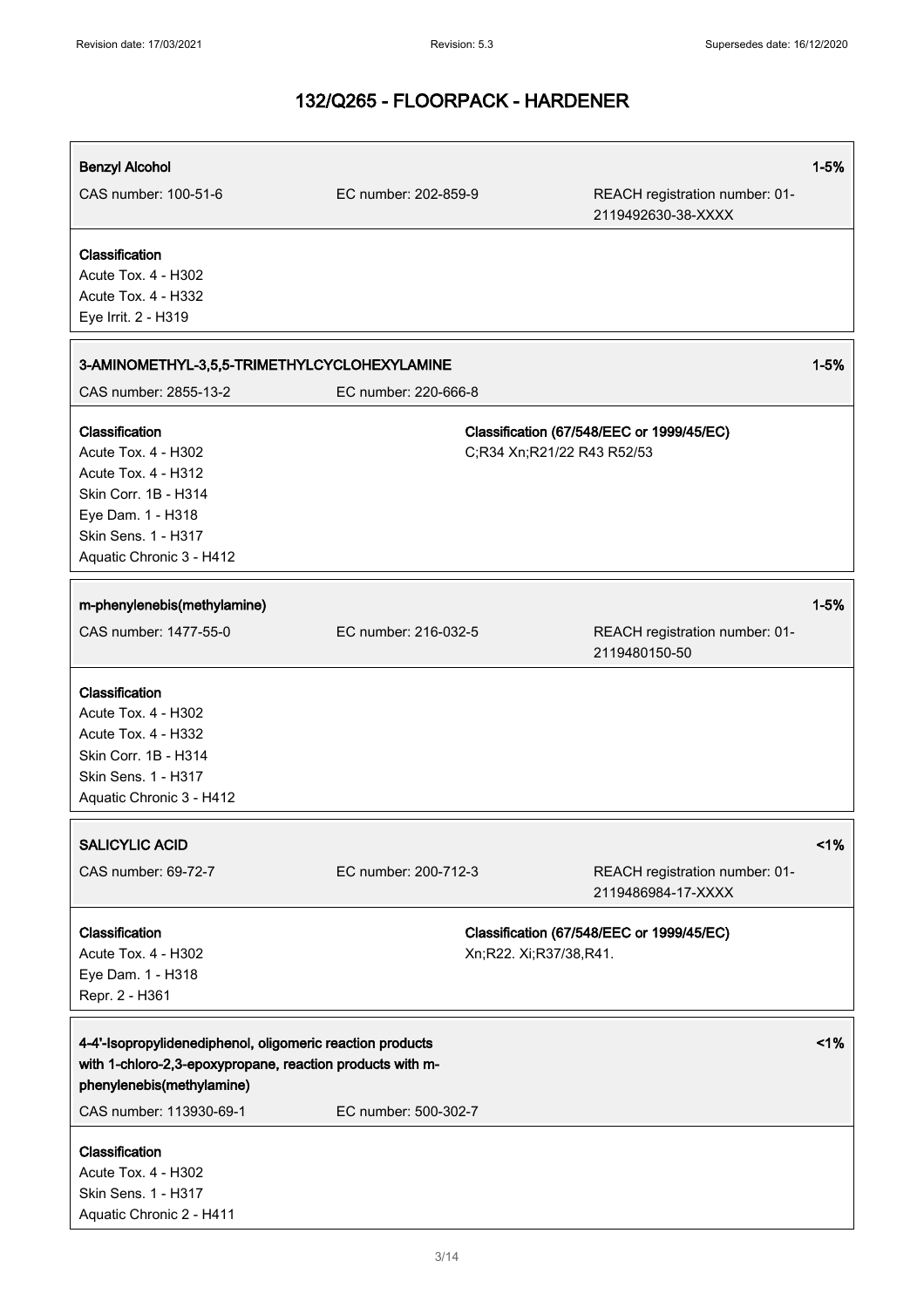The Full Text for all R-Phrases and Hazard Statements are Displayed in Section 16.

| <b>SECTION 4: First aid measures</b>                       |                                                                                                                                                                                                                                                                                                                                                                                                                                                                                                                                                                                                                                                                                                                    |  |
|------------------------------------------------------------|--------------------------------------------------------------------------------------------------------------------------------------------------------------------------------------------------------------------------------------------------------------------------------------------------------------------------------------------------------------------------------------------------------------------------------------------------------------------------------------------------------------------------------------------------------------------------------------------------------------------------------------------------------------------------------------------------------------------|--|
| 4.1. Description of first aid measures                     |                                                                                                                                                                                                                                                                                                                                                                                                                                                                                                                                                                                                                                                                                                                    |  |
| <b>General information</b>                                 | Get medical attention immediately. Show this Safety Data Sheet to the medical personnel.                                                                                                                                                                                                                                                                                                                                                                                                                                                                                                                                                                                                                           |  |
| Inhalation                                                 | Remove affected person from source of contamination. Move affected person to fresh air and<br>keep warm and at rest in a position comfortable for breathing. Maintain an open airway.<br>Loosen tight clothing such as collar, tie or belt. When breathing is difficult, properly trained<br>personnel may assist affected person by administering oxygen. Place unconscious person on<br>their side in the recovery position and ensure breathing can take place.                                                                                                                                                                                                                                                 |  |
| Ingestion                                                  | Rinse mouth thoroughly with water. Remove any dentures. Give a few small glasses of water<br>or milk to drink. Stop if the affected person feels sick as vomiting may be dangerous. Do not<br>induce vomiting unless under the direction of medical personnel. If vomiting occurs, the head<br>should be kept low so that vomit does not enter the lungs. Never give anything by mouth to an<br>unconscious person. Move affected person to fresh air and keep warm and at rest in a<br>position comfortable for breathing. Place unconscious person on their side in the recovery<br>position and ensure breathing can take place. Maintain an open airway. Loosen tight clothing<br>such as collar, tie or belt. |  |
| <b>Skin contact</b>                                        | Rinse with water.                                                                                                                                                                                                                                                                                                                                                                                                                                                                                                                                                                                                                                                                                                  |  |
| Eye contact                                                | Rinse immediately with plenty of water. Remove any contact lenses and open eyelids wide<br>apart. Continue to rinse for at least 10 minutes.                                                                                                                                                                                                                                                                                                                                                                                                                                                                                                                                                                       |  |
| <b>Protection of first aiders</b>                          | First aid personnel should wear appropriate protective equipment during any rescue.                                                                                                                                                                                                                                                                                                                                                                                                                                                                                                                                                                                                                                |  |
|                                                            | 4.2. Most important symptoms and effects, both acute and delayed                                                                                                                                                                                                                                                                                                                                                                                                                                                                                                                                                                                                                                                   |  |
| <b>General information</b>                                 | See Section 11 for additional information on health hazards. The severity of the symptoms<br>described will vary dependent on the concentration and the length of exposure.                                                                                                                                                                                                                                                                                                                                                                                                                                                                                                                                        |  |
| Inhalation                                                 | Prolonged inhalation of high concentrations may damage respiratory system. During<br>application and drying, solvent vapours will be emitted. Vapours in high concentrations are<br>narcotic.                                                                                                                                                                                                                                                                                                                                                                                                                                                                                                                      |  |
| Ingestion                                                  | Gastrointestinal symptoms, including upset stomach. Fumes from the stomach contents may<br>be inhaled, resulting in the same symptoms as inhalation.                                                                                                                                                                                                                                                                                                                                                                                                                                                                                                                                                               |  |
| <b>Skin contact</b>                                        | Prolonged contact may cause dryness of the skin. Discoloration of the skin.                                                                                                                                                                                                                                                                                                                                                                                                                                                                                                                                                                                                                                        |  |
| Eye contact                                                | May cause temporary eye irritation.                                                                                                                                                                                                                                                                                                                                                                                                                                                                                                                                                                                                                                                                                |  |
|                                                            | 4.3. Indication of any immediate medical attention and special treatment needed                                                                                                                                                                                                                                                                                                                                                                                                                                                                                                                                                                                                                                    |  |
| Notes for the doctor                                       | Treat symptomatically.                                                                                                                                                                                                                                                                                                                                                                                                                                                                                                                                                                                                                                                                                             |  |
| <b>SECTION 5: Firefighting measures</b>                    |                                                                                                                                                                                                                                                                                                                                                                                                                                                                                                                                                                                                                                                                                                                    |  |
| 5.1. Extinguishing media                                   |                                                                                                                                                                                                                                                                                                                                                                                                                                                                                                                                                                                                                                                                                                                    |  |
| Suitable extinguishing media                               | The product is not flammable. Extinguish with alcohol-resistant foam, carbon dioxide, dry<br>powder or water fog. Use fire-extinguishing media suitable for the surrounding fire.                                                                                                                                                                                                                                                                                                                                                                                                                                                                                                                                  |  |
| Unsuitable extinguishing<br>media                          | Do not use water jet as an extinguisher, as this will spread the fire.                                                                                                                                                                                                                                                                                                                                                                                                                                                                                                                                                                                                                                             |  |
| 5.2. Special hazards arising from the substance or mixture |                                                                                                                                                                                                                                                                                                                                                                                                                                                                                                                                                                                                                                                                                                                    |  |
| Specific hazards                                           | Containers can burst violently or explode when heated, due to excessive pressure build-up.                                                                                                                                                                                                                                                                                                                                                                                                                                                                                                                                                                                                                         |  |
| <b>Hazardous combustion</b><br>products                    | Thermal decomposition or combustion products may include the following substances:<br>Harmful gases or vapours.                                                                                                                                                                                                                                                                                                                                                                                                                                                                                                                                                                                                    |  |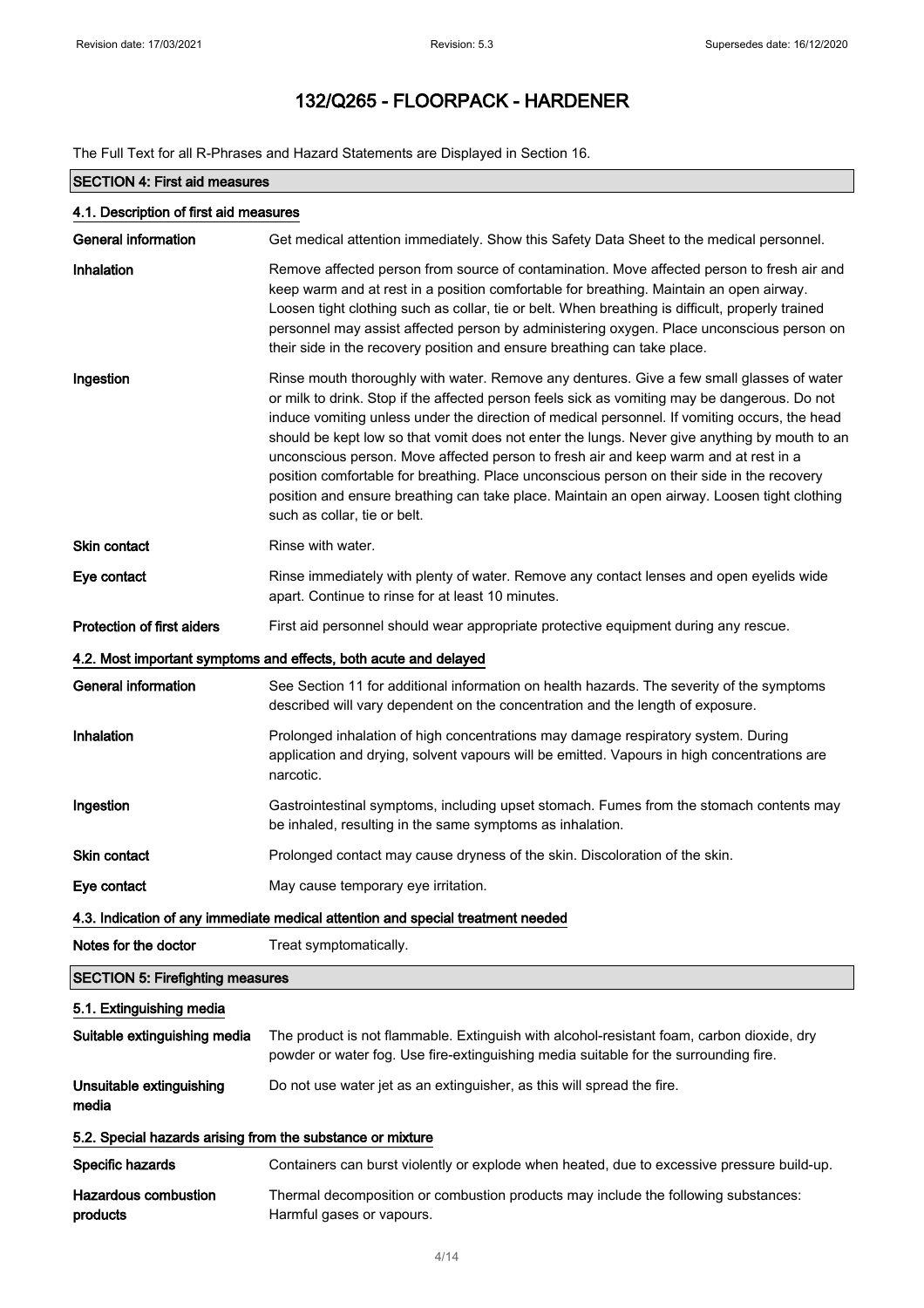| 5.3. Advice for firefighters                              |                                                                                                                                                                                                                                                                                                                                                                                                                                                                                                                                                                                                                                                                                                                                                                                                                                                                                                                                                                            |
|-----------------------------------------------------------|----------------------------------------------------------------------------------------------------------------------------------------------------------------------------------------------------------------------------------------------------------------------------------------------------------------------------------------------------------------------------------------------------------------------------------------------------------------------------------------------------------------------------------------------------------------------------------------------------------------------------------------------------------------------------------------------------------------------------------------------------------------------------------------------------------------------------------------------------------------------------------------------------------------------------------------------------------------------------|
| Protective actions during<br>firefighting                 | Avoid breathing fire gases or vapours. Evacuate area. Cool containers exposed to heat with<br>water spray and remove them from the fire area if it can be done without risk. Cool containers<br>exposed to flames with water until well after the fire is out. If a leak or spill has not ignited, use<br>water spray to disperse vapours and protect men stopping the leak.                                                                                                                                                                                                                                                                                                                                                                                                                                                                                                                                                                                               |
| Special protective equipment<br>for firefighters          | Wear positive-pressure self-contained breathing apparatus (SCBA) and appropriate protective<br>clothing. Firefighter's clothing conforming to European standard EN469 (including helmets,<br>protective boots and gloves) will provide a basic level of protection for chemical incidents.                                                                                                                                                                                                                                                                                                                                                                                                                                                                                                                                                                                                                                                                                 |
| <b>SECTION 6: Accidental release measures</b>             |                                                                                                                                                                                                                                                                                                                                                                                                                                                                                                                                                                                                                                                                                                                                                                                                                                                                                                                                                                            |
|                                                           | 6.1. Personal precautions, protective equipment and emergency procedures                                                                                                                                                                                                                                                                                                                                                                                                                                                                                                                                                                                                                                                                                                                                                                                                                                                                                                   |
| <b>Personal precautions</b>                               | No action shall be taken without appropriate training or involving any personal risk. Keep<br>unnecessary and unprotected personnel away from the spillage. Wear protective clothing as<br>described in Section 8 of this safety data sheet. Follow precautions for safe handling<br>described in this safety data sheet. Wash thoroughly after dealing with a spillage. Ensure<br>procedures and training for emergency decontamination and disposal are in place. Do not<br>touch or walk into spilled material.                                                                                                                                                                                                                                                                                                                                                                                                                                                         |
| 6.2. Environmental precautions                            |                                                                                                                                                                                                                                                                                                                                                                                                                                                                                                                                                                                                                                                                                                                                                                                                                                                                                                                                                                            |
| <b>Environmental precautions</b>                          | Immiscible with water. Aquatic toxicity is unlikely to occur. However, large or frequent spills<br>may have hazardous effects on the environment. Absorb spillage with non-combustible,<br>absorbent material.                                                                                                                                                                                                                                                                                                                                                                                                                                                                                                                                                                                                                                                                                                                                                             |
| 6.3. Methods and material for containment and cleaning up |                                                                                                                                                                                                                                                                                                                                                                                                                                                                                                                                                                                                                                                                                                                                                                                                                                                                                                                                                                            |
| Methods for cleaning up                                   | Wear protective clothing as described in Section 8 of this safety data sheet. Clear up spills<br>immediately and dispose of waste safely. Small Spillages: Collect spillage. Large Spillages:<br>Absorb spillage with non-combustible, absorbent material. The contaminated absorbent may<br>pose the same hazard as the spilled material. Collect and place in suitable waste disposal<br>containers and seal securely. Label the containers containing waste and contaminated<br>materials and remove from the area as soon as possible. Flush contaminated area with plenty<br>of water. Wash thoroughly after dealing with a spillage. Neutralise with acid. Caution. May<br>generate heat. Following dilution and neutralisation, discharge to the sewer with plenty of<br>water may be permitted. The requirements of the local water authority must be complied with<br>if contaminated water is flushed directly to the sewer. For waste disposal, see Section 13. |
| 6.4. Reference to other sections                          |                                                                                                                                                                                                                                                                                                                                                                                                                                                                                                                                                                                                                                                                                                                                                                                                                                                                                                                                                                            |
| Reference to other sections                               | For personal protection, see Section 8. See Section 11 for additional information on health<br>hazards. See Section 12 for additional information on ecological hazards. For waste disposal,                                                                                                                                                                                                                                                                                                                                                                                                                                                                                                                                                                                                                                                                                                                                                                               |

## SECTION 7: Handling and storage

| 7.1. Precautions for safe handling        |                                                                                                                                                                                                                                                                                                                                                                                                                                                                                     |  |
|-------------------------------------------|-------------------------------------------------------------------------------------------------------------------------------------------------------------------------------------------------------------------------------------------------------------------------------------------------------------------------------------------------------------------------------------------------------------------------------------------------------------------------------------|--|
| Usage precautions                         | Read and follow manufacturer's recommendations. Wear protective clothing as described in<br>Section 8 of this safety data sheet. Keep away from food, drink and animal feeding stuffs.<br>Handle all packages and containers carefully to minimise spills. Keep container tightly sealed<br>when not in use. Avoid the formation of mists. Do not handle until all safety precautions have<br>been read and understood. Do not handle broken packages without protective equipment. |  |
| Advice on general<br>occupational hygiene | Wash promptly if skin becomes contaminated. Take off contaminated clothing. Wash<br>contaminated clothing before reuse. Do not eat, drink or smoke when using this product.<br>Wash at the end of each work shift and before eating, smoking and using the toilet. Change<br>work clothing daily before leaving workplace.                                                                                                                                                          |  |

### 7.2. Conditions for safe storage, including any incompatibilities

see Section 13.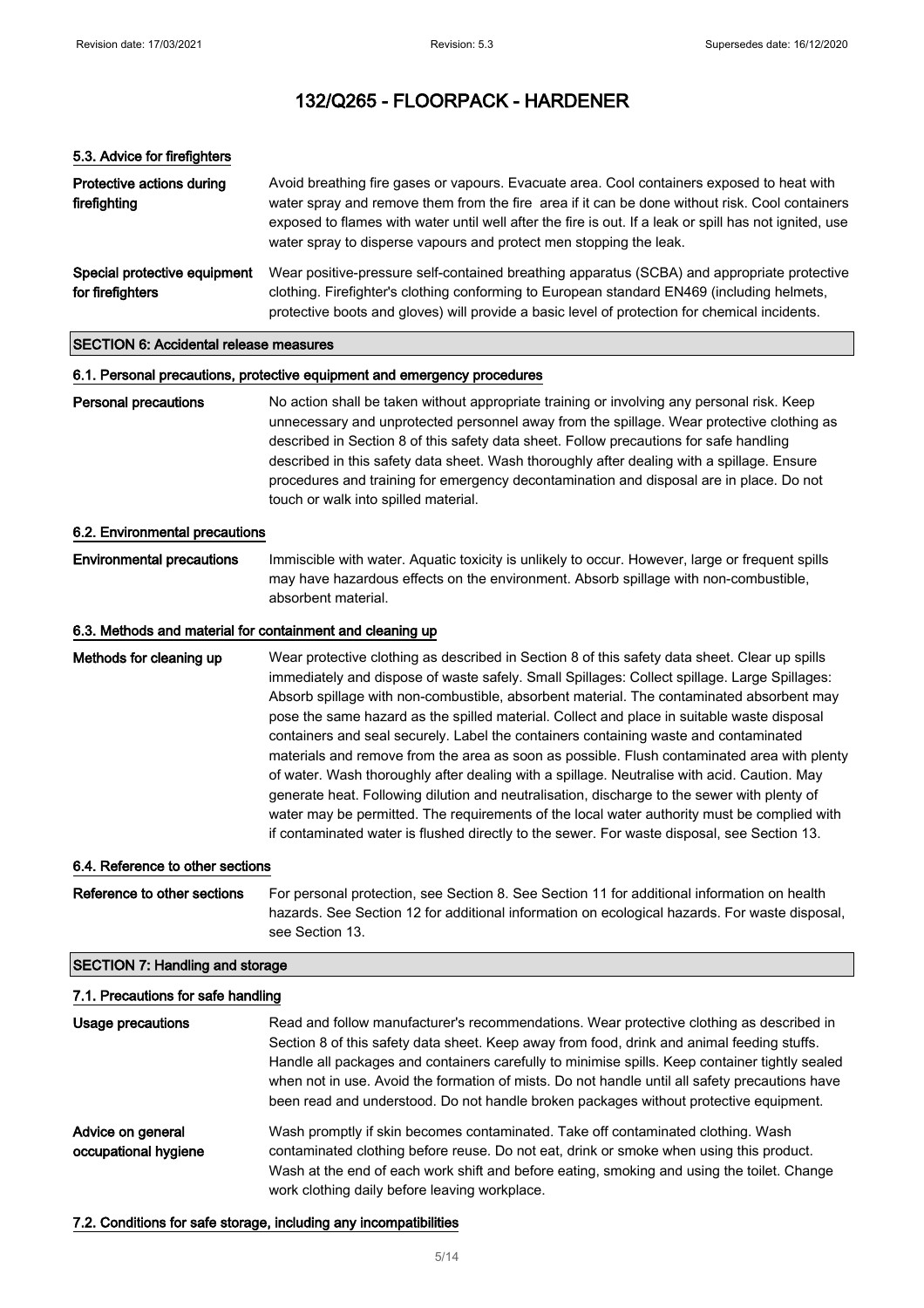| <b>Storage precautions</b> | Store away from incompatible materials (see Section 10). Store away from the following<br>materials: Acids. Keep only in the original container. Keep container tightly closed, in a cool,<br>well ventilated place. Keep containers upright. Protect containers from damage. Bund storage<br>facilities to prevent soil and water pollution in the event of spillage. The storage area floor<br>should be leak-tight, jointless and not absorbent. |
|----------------------------|-----------------------------------------------------------------------------------------------------------------------------------------------------------------------------------------------------------------------------------------------------------------------------------------------------------------------------------------------------------------------------------------------------------------------------------------------------|
| Storage class              | Acid-reactive storage.                                                                                                                                                                                                                                                                                                                                                                                                                              |
| 7.3. Specific end use(s)   |                                                                                                                                                                                                                                                                                                                                                                                                                                                     |
| Specific end use(s)        | The identified uses for this product are detailed in Section 1.2.                                                                                                                                                                                                                                                                                                                                                                                   |
|                            |                                                                                                                                                                                                                                                                                                                                                                                                                                                     |

## SECTION 8: Exposure controls/Personal protection

### 8.1. Control parameters

#### Occupational exposure limits

#### Silica sand fine

Long-term exposure limit (8-hour TWA): WEL 0.4 mg/m3 resp.dust Short-term exposure limit (15-minute): WEL 0.4 mg/m3 resp.dust WEL = Workplace Exposure Limit.

### m-phenylenebis(methylamine) (CAS: 1477-55-0)

| <b>DNEL</b> | Workers - Dermal; : .033 mg/kg/day<br>Workers - Inhalation; : 1.2 mg/m <sup>3</sup> |
|-------------|-------------------------------------------------------------------------------------|
|             | 3-AMINOMETHYL-3,5,5-TRIMETHYLCYCLOHEXYLAMINE (CAS: 2855-13-2)                       |
| <b>DNEL</b> | Professional - Inhalation; : 20.1 mg/m <sup>3</sup>                                 |
| <b>PNEC</b> | Professional - Fresh water; 0.06 mg/l<br>Professional - marine water; 0.006 mg/l    |

## SALICYLIC ACID (CAS: 69-72-7)

PNEC Fresh water; 0.2 mg/l marine water; 0.02 mg/l

#### 8.2. Exposure controls

#### Protective equipment



Appropriate engineering controls

Provide adequate ventilation. Personal, workplace environment or biological monitoring may be required to determine the effectiveness of the ventilation or other control measures and/or the necessity to use respiratory protective equipment. Use process enclosures, local exhaust ventilation or other engineering controls as the primary means to minimise worker exposure. Personal protective equipment should only be used if worker exposure cannot be controlled adequately by the engineering control measures. Ensure control measures are regularly inspected and maintained. Ensure operatives are trained to minimise exposure.

Personal protection Unprotected persons should be kept away from treated areas.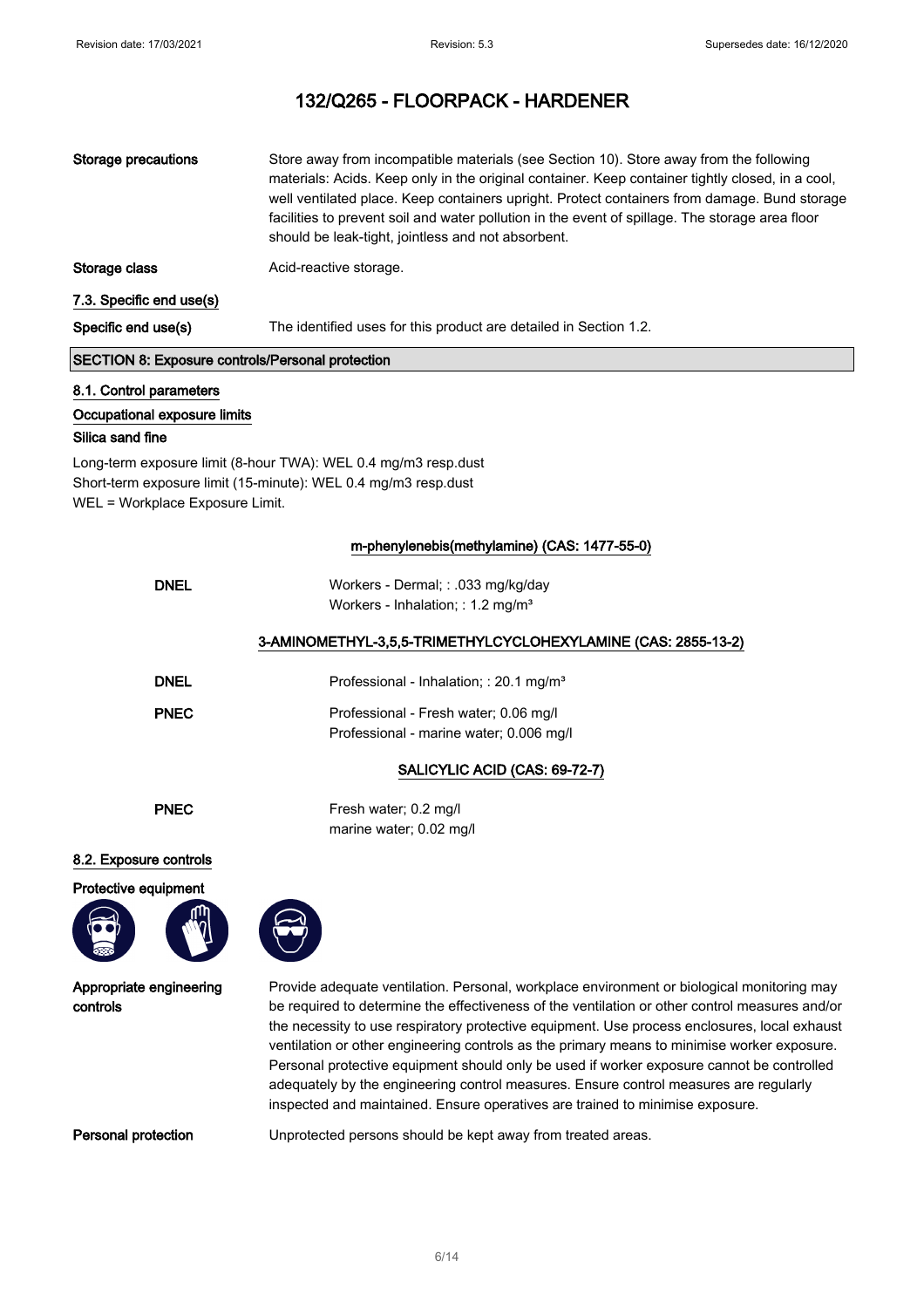| Eye/face protection                       | Eyewear complying with an approved standard should be worn if a risk assessment indicates<br>eye contact is possible. Personal protective equipment for eye and face protection should<br>comply with European Standard EN166. Unless the assessment indicates a higher degree of<br>protection is required, the following protection should be worn: Tight-fitting safety glasses.                                                                                                                                                                                                                                                                                                                                                                                                                                                                                                                                                                                                                                                      |
|-------------------------------------------|------------------------------------------------------------------------------------------------------------------------------------------------------------------------------------------------------------------------------------------------------------------------------------------------------------------------------------------------------------------------------------------------------------------------------------------------------------------------------------------------------------------------------------------------------------------------------------------------------------------------------------------------------------------------------------------------------------------------------------------------------------------------------------------------------------------------------------------------------------------------------------------------------------------------------------------------------------------------------------------------------------------------------------------|
| Hand protection                           | To protect hands from chemicals, gloves should comply with European Standards EN388 and<br>374. As a general principle, exposure should be managed by means other than the provision<br>of protective gloves. Manufacturers' performance data suggest that the optimum glove for use<br>should be: Wear protective gloves made of the following material: Viton rubber (fluoro rubber).<br>Thickness: $\geq 0.7$ mm or Polyvinyl alcohol (PVA). Thickness: $\geq 0.2$ - 0.3 mm or Polyethylene.<br>Thickness: $\geq 0.062$ mm Permeation breakthrough time according to EN374 - class: (1-6) e.g.<br>minimum 480 mins. Caution: The performance of gloves under actual working conditions can<br>be significantly affected by many factors and the information provided according to EN374<br>may not accord with what is achieved in practice. We recommend that expert professional<br>advice is sought that takes into account of the work processes and working environment<br>applicable for each task where gloves are to be worn. |
| Other skin and body<br>protection         | Appropriate footwear and additional protective clothing complying with an approved standard<br>should be worn if a risk assessment indicates skin contamination is possible.                                                                                                                                                                                                                                                                                                                                                                                                                                                                                                                                                                                                                                                                                                                                                                                                                                                             |
| Hygiene measures                          | Provide eyewash station and safety shower. Contaminated work clothing should not be<br>allowed out of the workplace. Wash contaminated clothing before reuse. Clean equipment<br>and the work area every day. Good personal hygiene procedures should be implemented.<br>Wash at the end of each work shift and before eating, smoking and using the toilet. When<br>using do not eat, drink or smoke. Preventive industrial medical examinations should be carried<br>out. Warn cleaning personnel of any hazardous properties of the product.                                                                                                                                                                                                                                                                                                                                                                                                                                                                                          |
| <b>Respiratory protection</b>             | Respiratory protection complying with an approved standard should be worn if a risk<br>assessment indicates inhalation of contaminants is possible. Ensure all respiratory protective<br>equipment is suitable for its intended use and is 'CE'-marked. Check that the respirator fits<br>tightly and the filter is changed regularly. Gas and combination filter cartridges should comply<br>with European Standard EN14387. Full face mask respirators with replaceable filter cartridges<br>should comply with European Standard EN136. Half mask and quarter mask respirators with<br>replaceable filter cartridges should comply with European Standard EN140.                                                                                                                                                                                                                                                                                                                                                                      |
| <b>Environmental exposure</b><br>controls | Keep container tightly sealed when not in use.                                                                                                                                                                                                                                                                                                                                                                                                                                                                                                                                                                                                                                                                                                                                                                                                                                                                                                                                                                                           |

## SECTION 9: Physical and chemical properties

### 9.1. Information on basic physical and chemical properties

| Appearance                      | Granules. Coloured paste.  |
|---------------------------------|----------------------------|
| Colour                          | Black. Grey.               |
| Odour                           | Sweetish.                  |
| Odour threshold                 | Not determined.            |
| рH                              | Technically not feasible.  |
| Melting point                   | Not determined.            |
| Initial boiling point and range | >150°C @ 760 mm Hg         |
| Flash point                     | 28 (approx.)°C Closed cup. |
| <b>Evaporation rate</b>         | Not determined.            |
| <b>Evaporation factor</b>       | Not determined.            |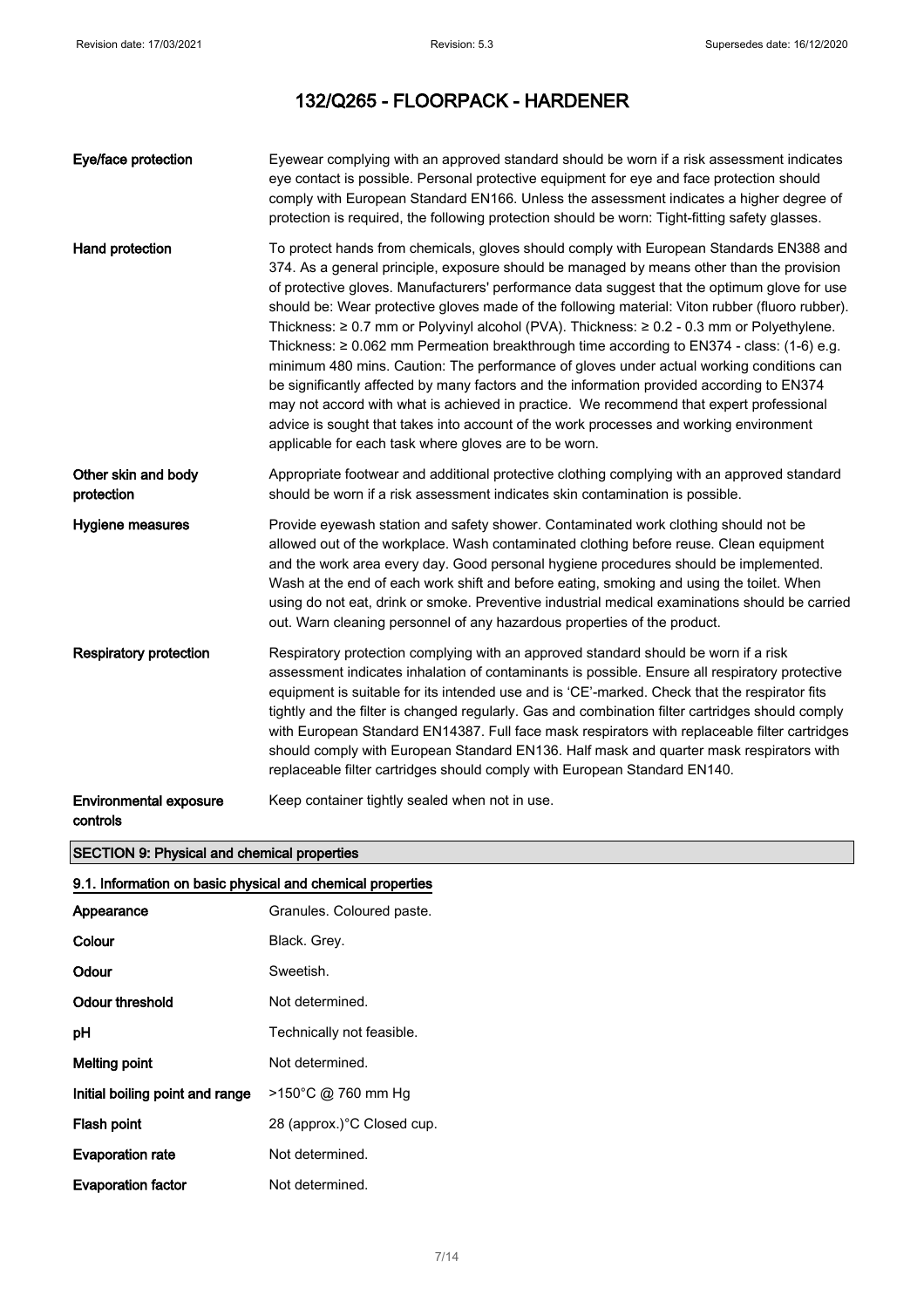| Upper/lower flammability or<br>explosive limits | : 0.8                                                                                                                                                                   |  |  |
|-------------------------------------------------|-------------------------------------------------------------------------------------------------------------------------------------------------------------------------|--|--|
| Other flammability                              | Not determined.                                                                                                                                                         |  |  |
| Vapour pressure                                 | <0.1 mbar @ $^{\circ}$ C                                                                                                                                                |  |  |
| Vapour density                                  | heavier than air                                                                                                                                                        |  |  |
| <b>Relative density</b>                         | 2.22 @ @ 25 C°C                                                                                                                                                         |  |  |
| Solubility(ies)                                 | Immiscible with water                                                                                                                                                   |  |  |
| <b>Partition coefficient</b>                    | Not determined.                                                                                                                                                         |  |  |
| Auto-ignition temperature                       | $>200^{\circ}$ C                                                                                                                                                        |  |  |
| <b>Decomposition Temperature</b>                | Not determined.                                                                                                                                                         |  |  |
| <b>Viscosity</b>                                | 400 mPas @ 25 C°C                                                                                                                                                       |  |  |
| <b>Explosive properties</b>                     | Not determined.                                                                                                                                                         |  |  |
| Explosive under the influence<br>of a flame     | Not considered to be explosive.                                                                                                                                         |  |  |
| <b>Oxidising properties</b>                     | Not determined.                                                                                                                                                         |  |  |
| 9.2. Other information                          |                                                                                                                                                                         |  |  |
| <b>Volatility</b>                               | 0                                                                                                                                                                       |  |  |
| Volatile organic compound                       | This product contains a maximum VOC content of 0 g/litre.                                                                                                               |  |  |
|                                                 | <b>SECTION 10: Stability and reactivity</b>                                                                                                                             |  |  |
|                                                 |                                                                                                                                                                         |  |  |
| 10.1. Reactivity                                |                                                                                                                                                                         |  |  |
| Reactivity                                      | See the other subsections of this section for further details.                                                                                                          |  |  |
| 10.2. Chemical stability                        |                                                                                                                                                                         |  |  |
| <b>Stability</b>                                | Stable at normal ambient temperatures and when used as recommended. Stable under the<br>prescribed storage conditions.                                                  |  |  |
| 10.3. Possibility of hazardous reactions        |                                                                                                                                                                         |  |  |
| Possibility of hazardous<br>reactions           | No potentially hazardous reactions known.                                                                                                                               |  |  |
| 10.4. Conditions to avoid                       |                                                                                                                                                                         |  |  |
| <b>Conditions to avoid</b>                      | Avoid excessive heat for prolonged periods of time. Containers can burst violently or explode<br>when heated, due to excessive pressure build-up.                       |  |  |
| 10.5. Incompatible materials                    |                                                                                                                                                                         |  |  |
| <b>Materials to avoid</b>                       | Acid anhydrides. Acids. Phenols, cresols.                                                                                                                               |  |  |
| 10.6. Hazardous decomposition products          |                                                                                                                                                                         |  |  |
| Hazardous decomposition<br>products             | Does not decompose when used and stored as recommended. Thermal decomposition or<br>combustion products may include the following substances: Harmful gases or vapours. |  |  |
| <b>SECTION 11: Toxicological information</b>    |                                                                                                                                                                         |  |  |

Acute toxicity - oral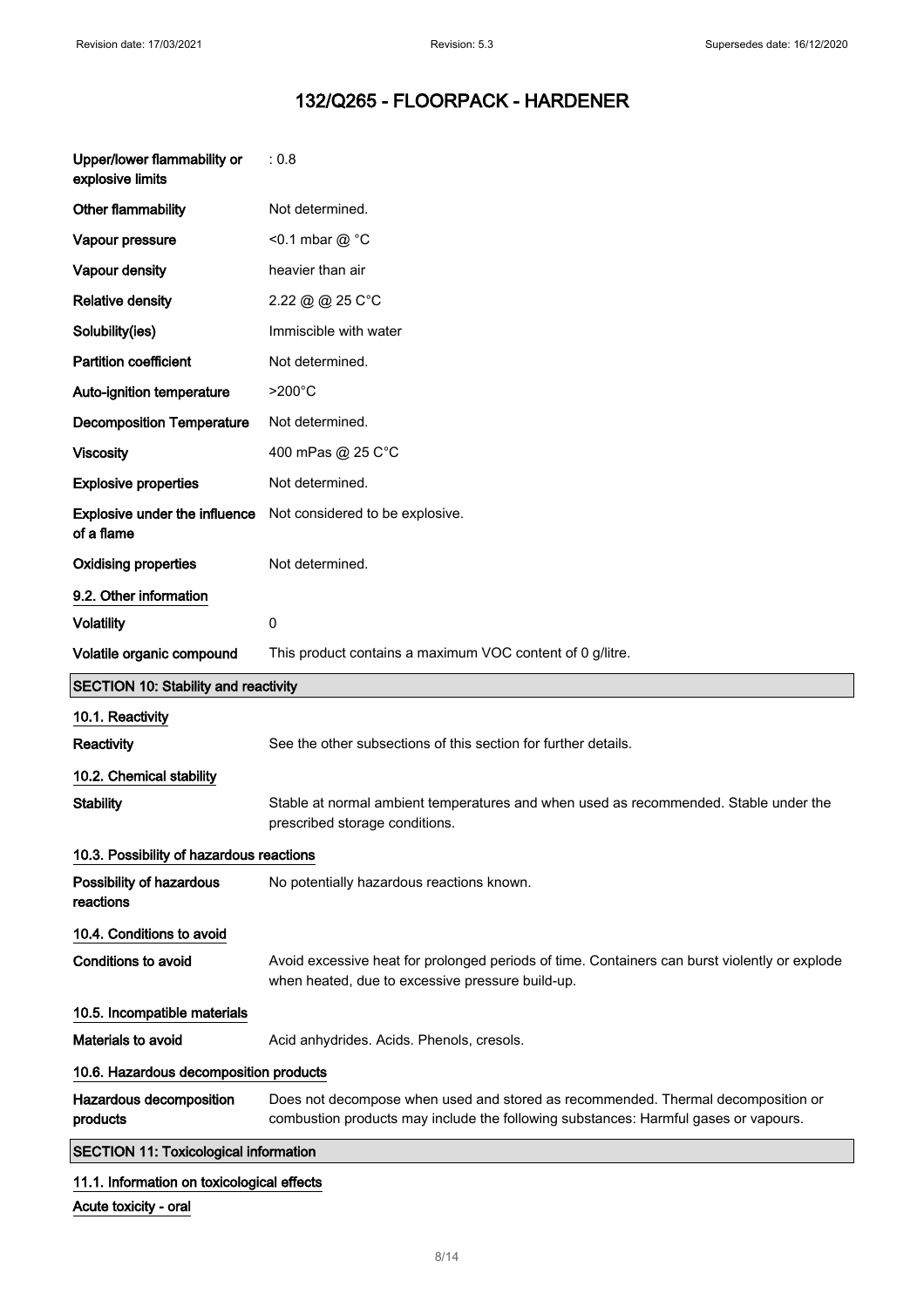| ATE oral (mg/kg)                                               | 10,866.31                                                        |
|----------------------------------------------------------------|------------------------------------------------------------------|
| Acute toxicity - dermal                                        |                                                                  |
| ATE dermal (mg/kg)                                             | 54,835.49                                                        |
| Acute toxicity - inhalation                                    |                                                                  |
| ATE inhalation (vapours mg/l)                                  | 223.82                                                           |
| <b>ATE inhalation (dusts/mists)</b><br>mg/l)                   | 66.8                                                             |
| Skin corrosion/irritation                                      |                                                                  |
| Skin corrosion/irritation                                      | Causes severe burns.                                             |
| Serious eye damage/irritation<br>Serious eye damage/irritation | Causes serious eye damage.                                       |
| <b>Skin sensitisation</b><br><b>Skin sensitisation</b>         | May cause an allergic skin reaction.                             |
|                                                                |                                                                  |
| Germ cell mutagenicity<br>Genotoxicity - in vitro              | Based on available data the classification criteria are not met. |
| Carcinogenicity                                                |                                                                  |
| Carcinogenicity                                                | Based on available data the classification criteria are not met. |
| Reproductive toxicity<br>Reproductive toxicity - fertility     | Based on available data the classification criteria are not met. |
| Reproductive toxicity -<br>development                         | Based on available data the classification criteria are not met. |
| Specific target organ toxicity - single exposure               |                                                                  |
| STOT - single exposure                                         | Based on available data the classification criteria are not met. |
| Specific target organ toxicity - repeated exposure             |                                                                  |
| STOT - repeated exposure                                       | Based on available data the classification criteria are not met. |
| <b>Aspiration hazard</b>                                       |                                                                  |
| <b>Aspiration hazard</b>                                       | Based on available data the classification criteria are not met. |
| Toxicological information on ingredients.                      |                                                                  |
|                                                                | <b>Benzyl Alcohol</b>                                            |
| Acute toxicity - oral                                          |                                                                  |
| Acute toxicity oral (LD <sub>50</sub><br>mg/kg)                | 1,620.0                                                          |
| <b>Species</b>                                                 | Rat                                                              |
| ATE oral (mg/kg)                                               | 1,620.0                                                          |
| Acute toxicity - inhalation                                    |                                                                  |
| <b>ATE inhalation (vapours</b><br>mg/l)                        | 11.0                                                             |

## 3-AMINOMETHYL-3,5,5-TRIMETHYLCYCLOHEXYLAMINE

Acute toxicity - dermal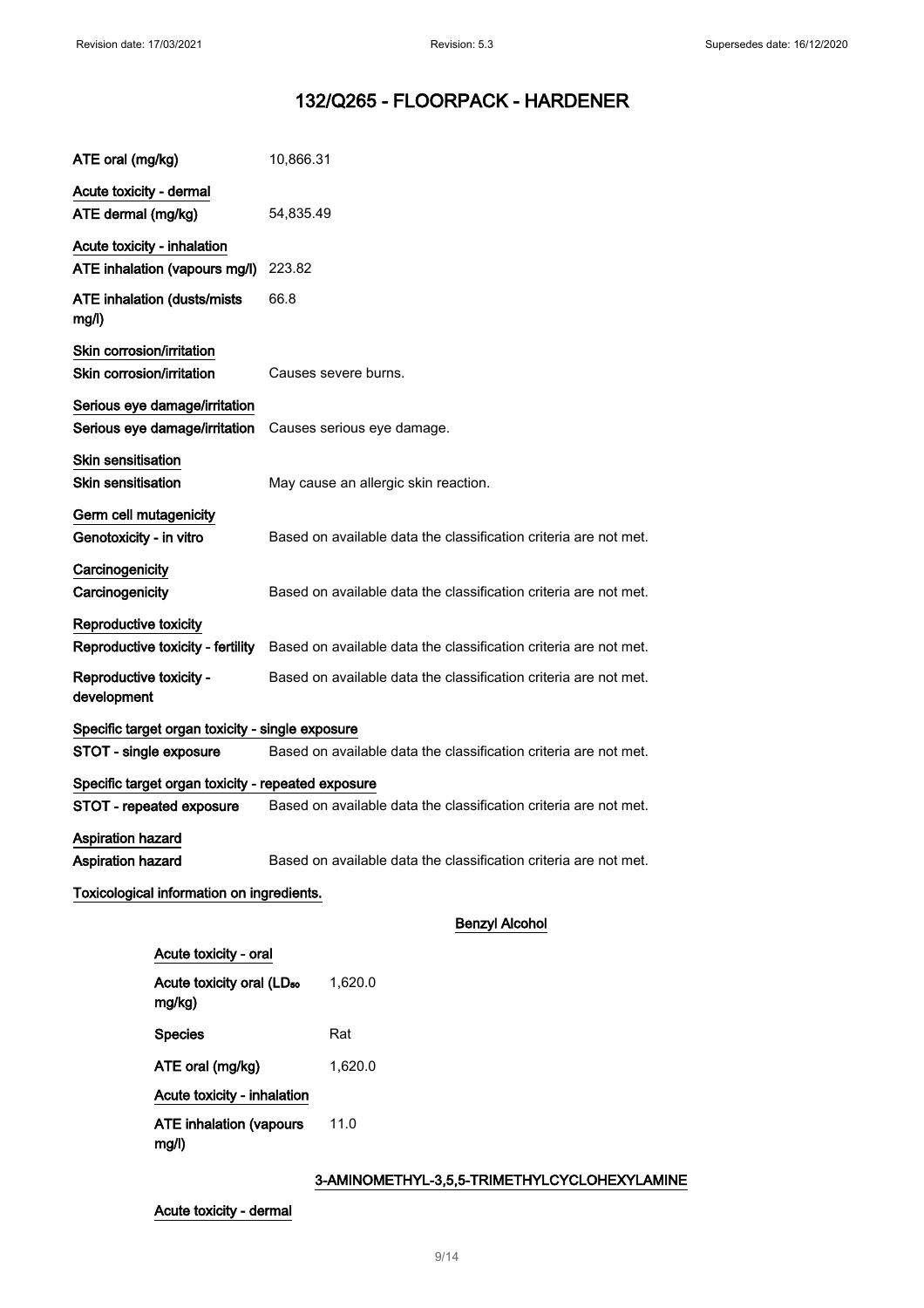|                                        | Acute toxicity dermal (LD <sub>50</sub> 1,840.0<br>mg/kg)      |                                                                                                                                    |  |  |
|----------------------------------------|----------------------------------------------------------------|------------------------------------------------------------------------------------------------------------------------------------|--|--|
|                                        | <b>Species</b>                                                 | Rat                                                                                                                                |  |  |
|                                        |                                                                | m-phenylenebis(methylamine)                                                                                                        |  |  |
|                                        | Acute toxicity - oral                                          |                                                                                                                                    |  |  |
|                                        | Acute toxicity oral (LD <sub>50</sub><br>mg/kg)                | 930.0                                                                                                                              |  |  |
|                                        | <b>Species</b>                                                 | Rat                                                                                                                                |  |  |
|                                        | ATE oral (mg/kg)                                               | 930.0                                                                                                                              |  |  |
|                                        | Acute toxicity - dermal                                        |                                                                                                                                    |  |  |
|                                        | Acute toxicity dermal (LD <sub>50</sub> 3,100.0<br>mg/kg)      |                                                                                                                                    |  |  |
|                                        | <b>Species</b>                                                 | Rat                                                                                                                                |  |  |
|                                        | ATE dermal (mg/kg)                                             | 3,100.0                                                                                                                            |  |  |
|                                        | Acute toxicity - inhalation                                    |                                                                                                                                    |  |  |
|                                        | Acute toxicity inhalation<br>(LC <sub>50</sub> dust/mist mg/l) | 1.34                                                                                                                               |  |  |
|                                        | <b>Species</b>                                                 | Rat                                                                                                                                |  |  |
|                                        | <b>ATE</b> inhalation<br>(dusts/mists mg/l)                    | 1.34                                                                                                                               |  |  |
|                                        | Skin contact                                                   | Irritating to skin. May cause sensitisation by skin contact.                                                                       |  |  |
|                                        | Eye contact                                                    | Irritation of eyes and mucous membranes. Risk of serious damage to eyes.                                                           |  |  |
|                                        |                                                                | 4-4'-Isopropylidenediphenol, oligomeric reaction products with 1-chloro-2,3-epoxypropane, reaction products with                   |  |  |
|                                        |                                                                | m-phenylenebis(methylamine)                                                                                                        |  |  |
|                                        | Acute toxicity - oral                                          |                                                                                                                                    |  |  |
|                                        | ATE oral (mg/kg)                                               | 500.0                                                                                                                              |  |  |
|                                        | <b>SECTION 12: Ecological information</b>                      |                                                                                                                                    |  |  |
| Ecotoxicity                            |                                                                | Not regarded as dangerous for the environment. However, large or frequent spills may have<br>hazardous effects on the environment. |  |  |
| 12.1. Toxicity                         |                                                                |                                                                                                                                    |  |  |
| <b>Toxicity</b>                        |                                                                | Based on available data the classification criteria are not met.                                                                   |  |  |
| Ecological information on ingredients. |                                                                |                                                                                                                                    |  |  |
|                                        |                                                                | 3-AMINOMETHYL-3,5,5-TRIMETHYLCYCLOHEXYLAMINE                                                                                       |  |  |
|                                        | Acute aquatic toxicity                                         |                                                                                                                                    |  |  |
|                                        | Acute toxicity - fish                                          | LC50, 96 hours: 110 mg/l, Brachydanio rerio (Zebra Fish)                                                                           |  |  |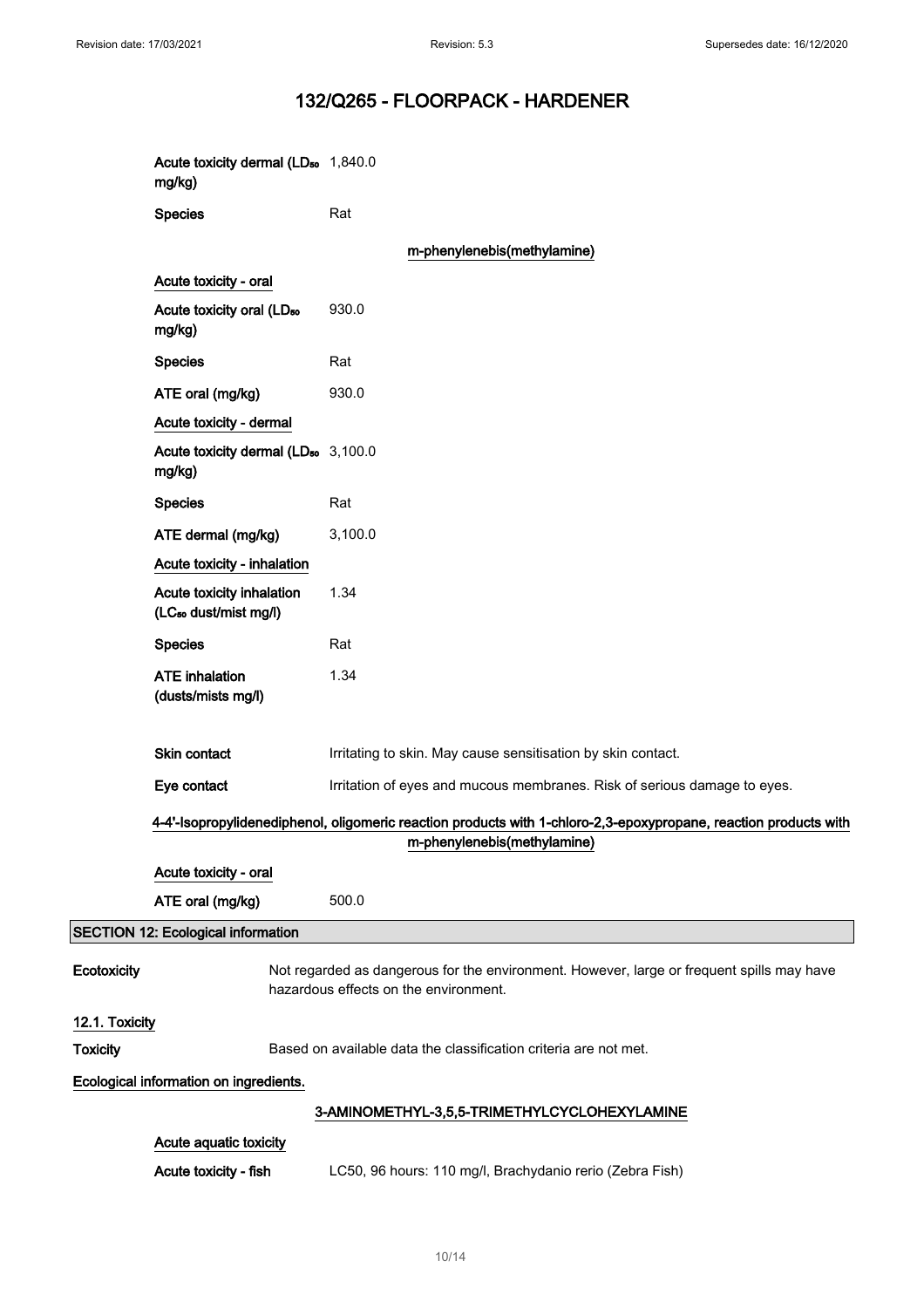|                              | Acute toxicity - aquatic<br>invertebrates  | EC <sub>50</sub> , 48 hours: 23 mg/l, Daphnia magna                                                                                                                            |
|------------------------------|--------------------------------------------|--------------------------------------------------------------------------------------------------------------------------------------------------------------------------------|
|                              | Acute toxicity - aquatic<br>plants         | EC <sub>50</sub> , 72 hours: 50 mg/l, Scenedesmus subspicatus                                                                                                                  |
|                              |                                            | m-phenylenebis(methylamine)                                                                                                                                                    |
|                              | Acute aquatic toxicity                     |                                                                                                                                                                                |
|                              | Acute toxicity - fish                      | LC50, > 96 hours: 100 mg/l, Brachydanio rerio (Zebra Fish)<br>LC50, > 96 hours: 100 mg/l, Oncorhynchus mykiss (Rainbow trout)                                                  |
|                              | Acute toxicity - aquatic<br>invertebrates  | EC <sub>50</sub> , 48 hours: 16 mg/l, Daphnia magna                                                                                                                            |
|                              | Acute toxicity - aquatic<br>plants         | EC <sub>50</sub> , 72 hours: 12 mg/l, Scenedesmus subspicatus<br>IC <sub>50</sub> , 72 hours: mg/l, Algae<br>EC <sub>50</sub> , 72 hours: 20.3 mg/l, Selenastrum capricornutum |
|                              | 12.2. Persistence and degradability        |                                                                                                                                                                                |
|                              |                                            | Persistence and degradability The degradability of the product is not known.                                                                                                   |
|                              | 12.3. Bioaccumulative potential            |                                                                                                                                                                                |
|                              | Bioaccumulative potential                  | No data available on bioaccumulation.                                                                                                                                          |
| <b>Partition coefficient</b> |                                            | Not determined.                                                                                                                                                                |
|                              | Ecological information on ingredients.     |                                                                                                                                                                                |
|                              |                                            | m-phenylenebis(methylamine)                                                                                                                                                    |
|                              | Bioaccumulative potential                  | BCF: 2.69134803,                                                                                                                                                               |
|                              | <b>Partition coefficient</b>               | log Pow: 0.18                                                                                                                                                                  |
| 12.4. Mobility in soil       |                                            |                                                                                                                                                                                |
| <b>Mobility</b>              |                                            | The product is insoluble in water.                                                                                                                                             |
|                              | 12.5. Results of PBT and vPvB assessment   |                                                                                                                                                                                |
|                              | 12.6. Other adverse effects                |                                                                                                                                                                                |
| Other adverse effects        |                                            | None known.                                                                                                                                                                    |
|                              | <b>SECTION 13: Disposal considerations</b> |                                                                                                                                                                                |
|                              |                                            |                                                                                                                                                                                |

### 13.1. Waste treatment methods

General information The generation of waste should be minimised or avoided wherever possible. Reuse or recycle products wherever possible. This material and its container must be disposed of in a safe way. Disposal of this product, process solutions, residues and by-products should at all times comply with the requirements of environmental protection and waste disposal legislation and any local authority requirements. When handling waste, the safety precautions applying to handling of the product should be considered. Care should be taken when handling emptied containers that have not been thoroughly cleaned or rinsed out. Empty containers or liners may retain some product residues and hence be potentially hazardous.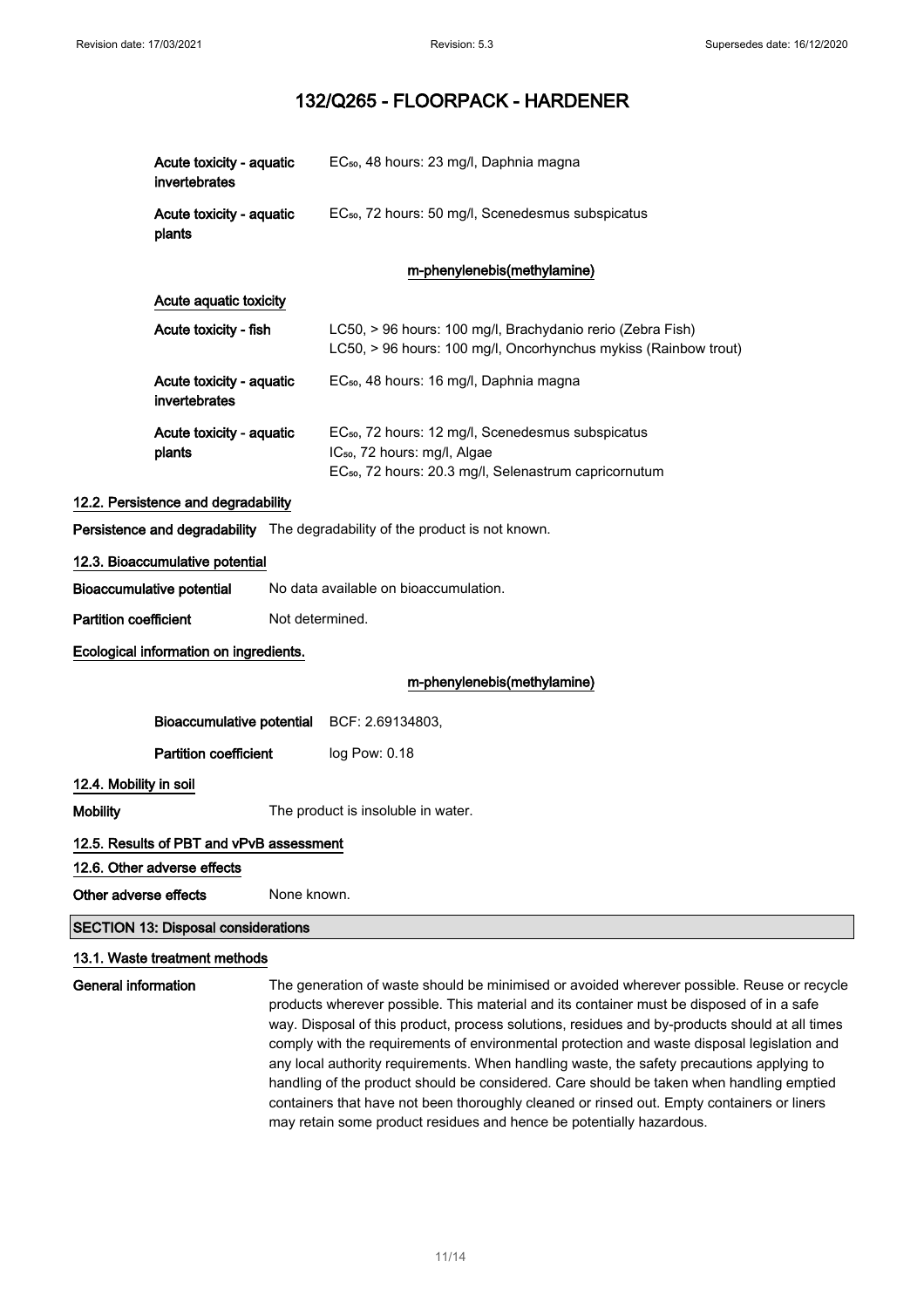| Disposal methods | Do not empty into drains. Dispose of surplus products and those that cannot be recycled via a<br>licensed waste disposal contractor. Waste, residues, empty containers, discarded work<br>clothes and contaminated cleaning materials should be collected in designated containers,<br>labelled with their contents. Waste packaging should be collected for reuse or recycling.<br>Incineration or landfill should only be considered when recycling is not feasible.                                                                                                   |
|------------------|--------------------------------------------------------------------------------------------------------------------------------------------------------------------------------------------------------------------------------------------------------------------------------------------------------------------------------------------------------------------------------------------------------------------------------------------------------------------------------------------------------------------------------------------------------------------------|
| Waste class      | Used containers, drained and/or rigorously scraped out and containing dry residues of the<br>supplied coating, are categorised as non-hazardous waste, with code 15 01 02 (plastic<br>packaging) or 15 01 04 (metal packaging). Wear protective clothing during disposal<br>operations. If disposal is by waste contractor, make sure that he has sufficient information<br>and that waste containers are properly labelled. Ideally this component should be mixed with<br>the appropriate resin base and allowed to react fully producing a solid non hazardous waste. |

## SECTION 14: Transport information

| General                           | For limited quantity packaging/limited load information, consult the relevant modal<br>documentation using the data shown in this section. |
|-----------------------------------|--------------------------------------------------------------------------------------------------------------------------------------------|
| 14.1. UN number                   |                                                                                                                                            |
| UN No. (ADR/RID)                  | 3066                                                                                                                                       |
| UN No. (IMDG)                     | 3066                                                                                                                                       |
| UN No. (ICAO)                     | 3066                                                                                                                                       |
| 14.2. UN proper shipping name     |                                                                                                                                            |
| Proper shipping name<br>(ADR/RID) | PAINT RELATED MATERIAL                                                                                                                     |
|                                   | Proper shipping name (IMDG) PAINT RELATED MATERIAL                                                                                         |
|                                   | Proper shipping name (ICAO) PAINT RELATED MATERIAL                                                                                         |
| 14.3. Transport hazard class(es)  |                                                                                                                                            |
| <b>ADR/RID class</b>              | 8                                                                                                                                          |
| <b>IMDG class</b>                 | 8                                                                                                                                          |
| ICAO class/division               | 8                                                                                                                                          |
| <b>Transport labels</b>           |                                                                                                                                            |
|                                   |                                                                                                                                            |
| 14.4. Packing group               |                                                                                                                                            |

| שטיופ שיווייטט ו דהדו     |   |
|---------------------------|---|
| ADR/RID packing group     | Ш |
| <b>IMDG packing group</b> | Ш |
| ICAO packing group        | Ш |
|                           |   |

### 14.5. Environmental hazards

Environmentally hazardous substance/marine pollutant No.

### 14.6. Special precautions for user

Always transport in closed containers that are upright and secure. Ensure that persons transporting the product know what to do in the event of an accident or spillage.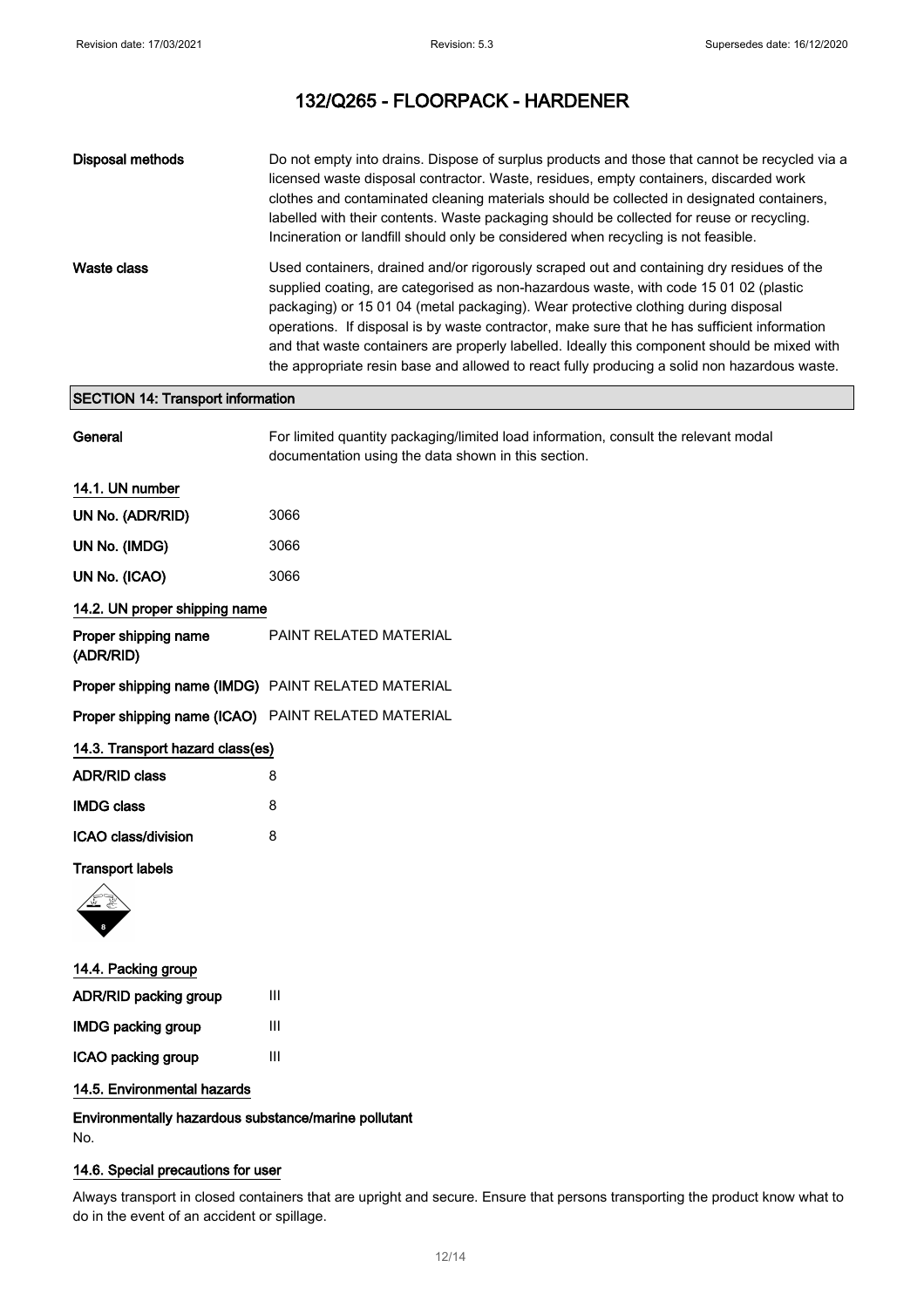EmS F-A,S-B

Tunnel restriction code (E)

### 14.7. Transport in bulk according to Annex II of MARPOL and the IBC Code

Transport in bulk according to Not applicable. Annex II of MARPOL 73/78 and the IBC Code

### SECTION 15: Regulatory information

### 15.1. Safety, health and environmental regulations/legislation specific for the substance or mixture

EU legislation Regulation (EC) No 1907/2006 of the European Parliament and of the Council of 18 December 2006 concerning the Registration, Evaluation, Authorisation and Restriction of Chemicals (REACH) (as amended). Commission Regulation (EU) No 2015/830 of 28 May 2015. Regulation (EC) No 1272/2008 of the European Parliament and of the Council of 16 December 2008 on classification, labelling and packaging of substances and mixtures (as amended).

#### 15.2. Chemical safety assessment

No chemical safety assessment has been carried out.

#### Inventories

### EU - EINECS/ELINCS

None of the ingredients are listed or exempt.

| SECTION 16: Other information |                                                                                     |  |
|-------------------------------|-------------------------------------------------------------------------------------|--|
|                               |                                                                                     |  |
| Abbreviations and acronyms    | ADR: European Agreement concerning the International Carriage of Dangerous Goods by |  |
| used in the safety data sheet | Road.                                                                               |  |
|                               | ADN: European Agreement concerning the International Carriage of Dangerous Goods by |  |
|                               | Inland Waterways.                                                                   |  |
|                               | RID: European Agreement concerning the International Carriage of Dangerous Goods by |  |
|                               | Rail.                                                                               |  |
|                               | IATA: International Air Transport Association.                                      |  |
|                               | ICAO: Technical Instructions for the Safe Transport of Dangerous Goods by Air.      |  |
|                               | IMDG: International Maritime Dangerous Goods.                                       |  |
|                               | CAS: Chemical Abstracts Service.                                                    |  |
|                               | ATE: Acute Toxicity Estimate.                                                       |  |
|                               | $LC_{50}$ : Lethal Concentration to 50 % of a test population.                      |  |
|                               | LD <sub>50</sub> : Lethal Dose to 50% of a test population (Median Lethal Dose).    |  |
|                               | EC <sub>50</sub> : 50% of maximal Effective Concentration.                          |  |
|                               | PBT: Persistent, Bioaccumulative and Toxic substance.                               |  |
|                               | vPvB: Very Persistent and Very Bioaccumulative.                                     |  |
|                               |                                                                                     |  |